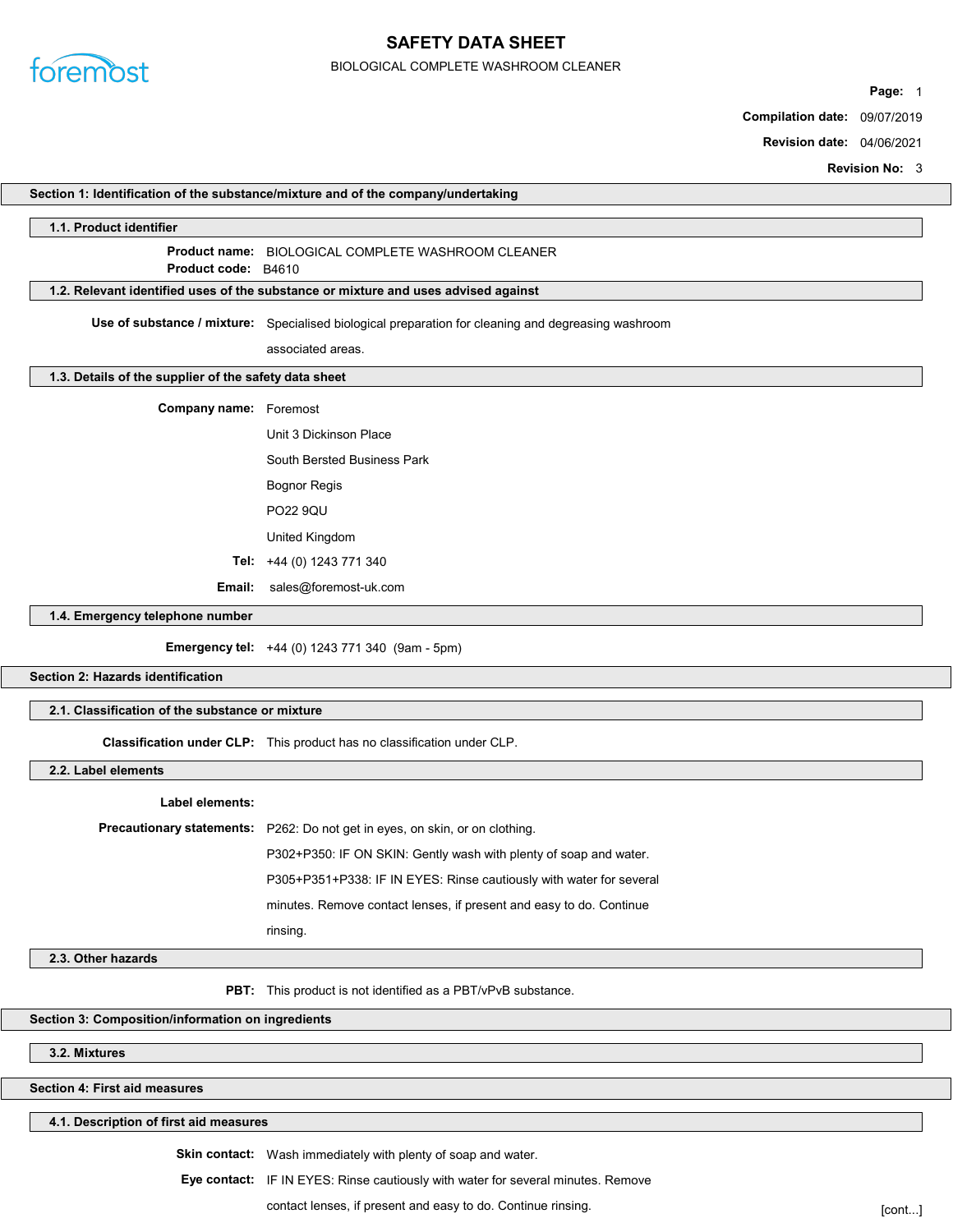#### BIOLOGICAL COMPLETE WASHROOM CLEANER

Ingestion: Wash out mouth with water.

Inhalation: Remove victim to fresh air.

#### 4.2. Most important symptoms and effects, both acute and delayed

Skin contact: There may be mild irritation at the site of contact.

Eye contact: There may be irritation and redness.

Ingestion: There may be irritation of the throat.

Inhalation: There may be irritation of the throat with a feeling of tightness in the chest.

Delayed / immediate effects: Immediate effects can be expected after short-term exposure.

### 4.3. Indication of any immediate medical attention and special treatment needed

Immediate / special treatment: Not applicable.

Section 5: Fire-fighting measures

5.1. Extinguishing media

**Extinguishing media:** Suitable extinguishing media for the surrounding fire should be used. Use

water spray to cool containers.

#### 5.2. Special hazards arising from the substance or mixture

Exposure hazards: Not applicable.

5.3. Advice for fire-fighters

Advice for fire-fighters: Wear self-contained breathing apparatus. Wear protective clothing to

prevent contact with skin and eyes.

Section 6: Accidental release measures

6.1. Personal precautions, protective equipment and emergency procedures

Personal precautions: Refer to section 8 of SDS for personal protection details.

6.2. Environmental precautions

Environmental precautions: No special environmental concerns.

### 6.3. Methods and material for containment and cleaning up

Clean-up procedures: Wash the spillage site with large amounts of water.

6.4. Reference to other sections

Reference to other sections: Refer to section 8 of SDS.

Section 7: Handling and storage

7.1. Precautions for safe handling

Handling requirements: No special handling requirements.

#### 7.2. Conditions for safe storage, including any incompatibilities

Storage conditions: Store in a cool, well ventilated area. Keep container tightly closed.

7.3. Specific end use(s)

Specific end use(s): No data available.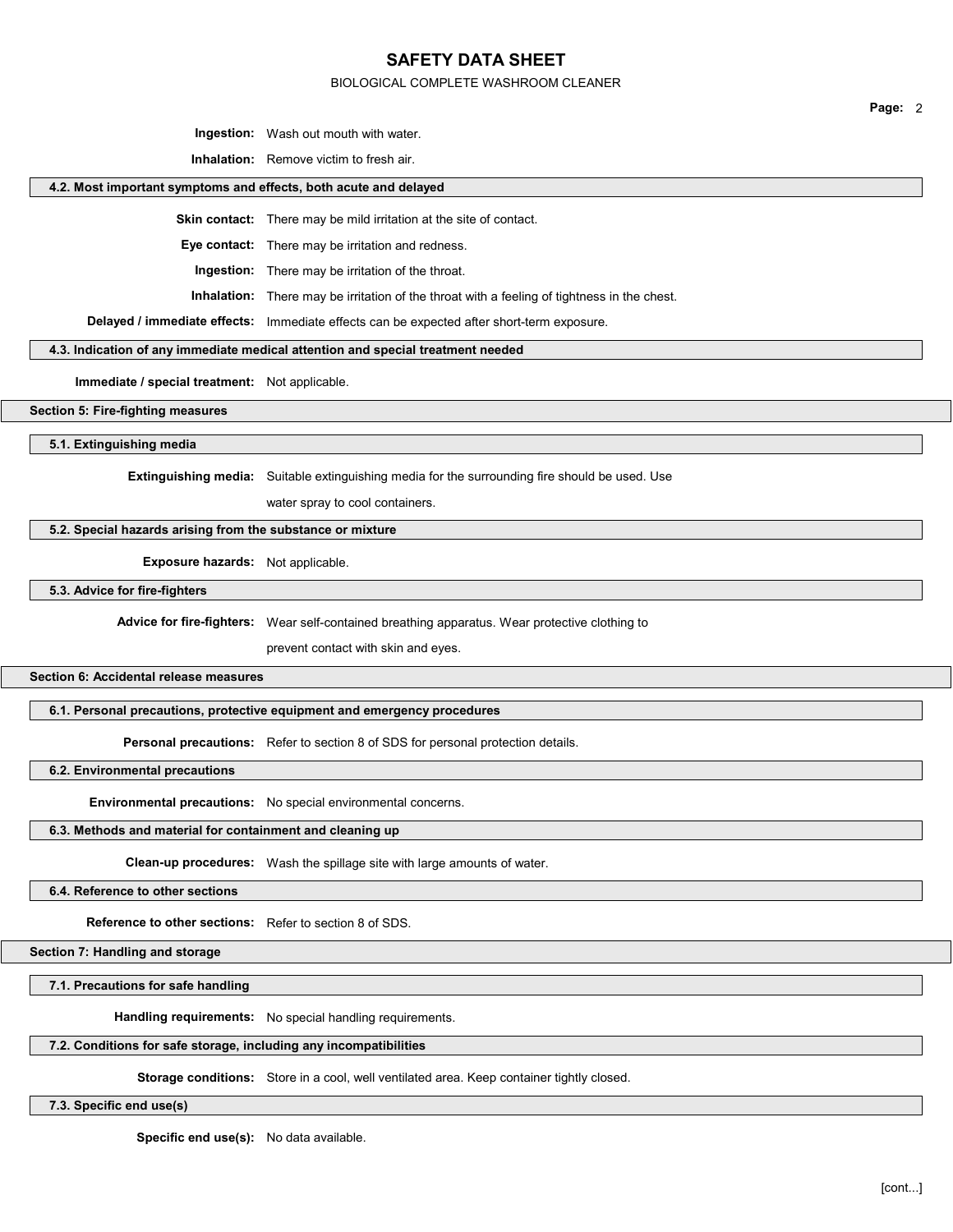## BIOLOGICAL COMPLETE WASHROOM CLEANER

Section 8: Exposure controls/personal protection

## 8.1. Control parameters

Workplace exposure limits: No data available.

### DNEL/PNEC Values

DNEL / PNEC No data available.

#### 8.2. Exposure controls

| <b>Engineering measures:</b> Not applicable. |                                                                                  |  |
|----------------------------------------------|----------------------------------------------------------------------------------|--|
|                                              | <b>Respiratory protection:</b> Respiratory protection not required.              |  |
|                                              | <b>Hand protection:</b> Wear gloves if prolonged contact with product is likely. |  |
| Eye protection: Not applicable.              |                                                                                  |  |
| <b>Skin protection:</b> Not applicable.      |                                                                                  |  |
| <b>Environmental:</b> Not applicable.        |                                                                                  |  |
|                                              |                                                                                  |  |

Section 9: Physical and chemical properties

## 9.1. Information on basic physical and chemical properties

| <b>State:</b> Liquid                                    |                                                |                                                 |                           |
|---------------------------------------------------------|------------------------------------------------|-------------------------------------------------|---------------------------|
| Colour: Pink                                            |                                                |                                                 |                           |
|                                                         | <b>Odour:</b> Pleasant                         |                                                 |                           |
| Evaporation rate: No data available.                    |                                                |                                                 |                           |
|                                                         | <b>Oxidising:</b> No data available.           |                                                 |                           |
| Solubility in water: No data available.                 |                                                |                                                 |                           |
|                                                         | <b>Viscosity:</b> No data available.           |                                                 |                           |
| Boiling point/range°C: >100                             |                                                | Melting point/range $\textdegree$ C: >0         |                           |
| <b>Flammability limits %: lower:</b> No data available. |                                                |                                                 | upper: No data available. |
|                                                         | Flash point <sup>°</sup> C: No data available. | Part.coeff. n-octanol/water: No data available. |                           |
| Autoflammability <sup>o</sup> C: No data available.     |                                                | Vapour pressure: No data available.             |                           |
| Relative density: No data available.                    |                                                |                                                 | <b>pH:</b> 7.5-8.5        |
|                                                         | <b>VOC g/l:</b> No data available.             |                                                 |                           |

9.2. Other information

Other information: No data available.

Section 10: Stability and reactivity

10.1. Reactivity

Reactivity: Stable under recommended transport or storage conditions.

10.2. Chemical stability

Chemical stability: Stable under normal conditions.

10.3. Possibility of hazardous reactions

Hazardous reactions: Hazardous reactions will not occur under normal transport or storage

conditions.

Page: 3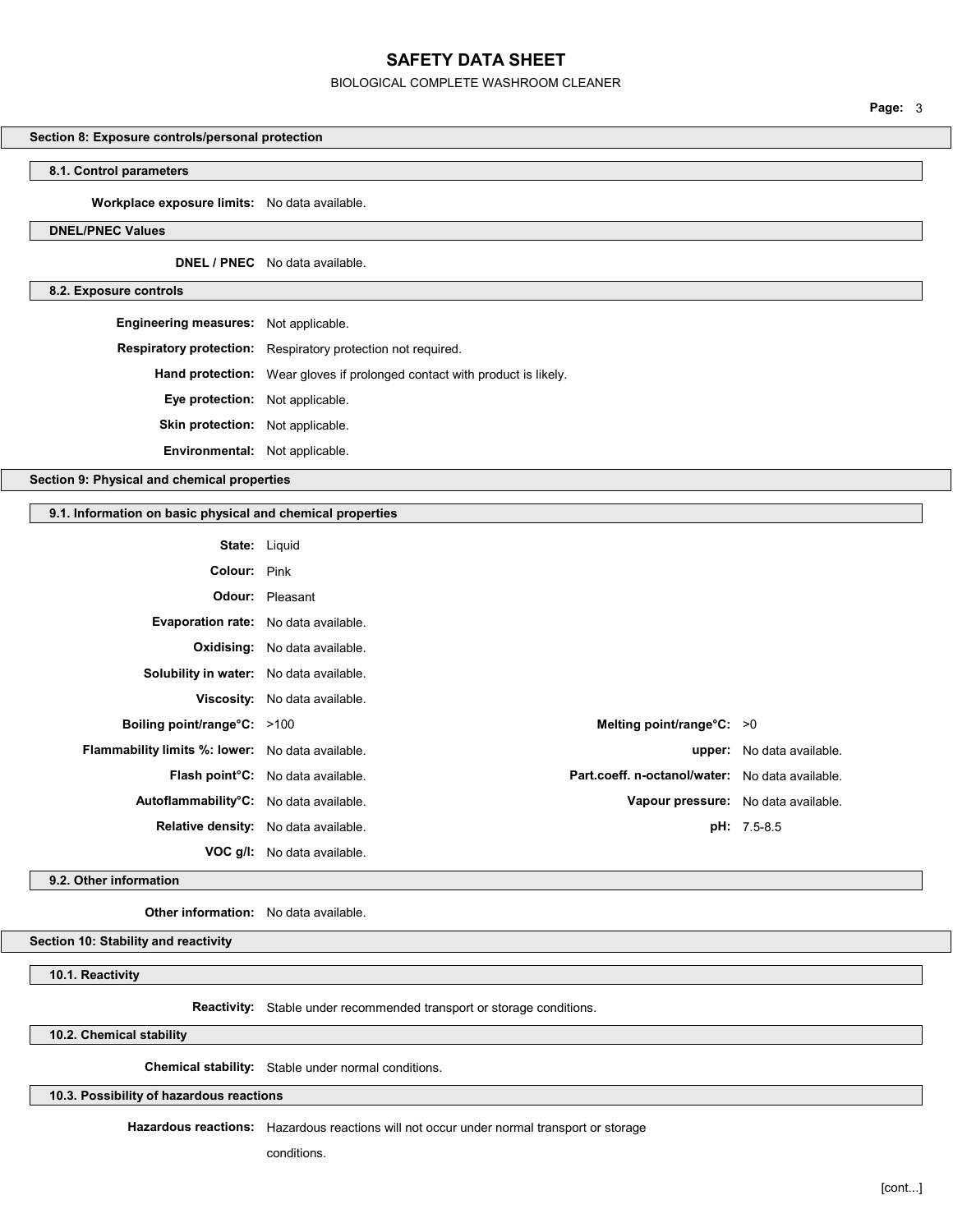#### BIOLOGICAL COMPLETE WASHROOM CLEANER

#### 10.4. Conditions to avoid

Conditions to avoid: Heat.

10.5. Incompatible materials

Materials to avoid: Strong oxidising agents. Strong acids.

#### 10.6. Hazardous decomposition products

Haz. decomp. products: No data available.

#### Section 11: Toxicological information

#### 11.1. Information on toxicological effects

Toxicity values: No data available.

Symptoms / routes of exposure

Skin contact: There may be mild irritation at the site of contact.

Eye contact: There may be irritation and redness.

Ingestion: There may be irritation of the throat.

Inhalation: There may be irritation of the throat with a feeling of tightness in the chest.

Delayed / immediate effects: Immediate effects can be expected after short-term exposure.

#### Section 12: Ecological information

12.1. Toxicity

Ecotoxicity values: No data available.

#### 12.2. Persistence and degradability

Persistence and degradability: Biodegradable.

### 12.3. Bioaccumulative potential

Bioaccumulative potential: No bioaccumulation potential.

12.4. Mobility in soil

Mobility: Readily absorbed into soil.

## 12.5. Results of PBT and vPvB assessment

PBT identification: This product is not identified as a PBT/vPvB substance.

#### 12.6. Other adverse effects

Other adverse effects: Negligible ecotoxicity.

Section 13: Disposal considerations

13.1. Waste treatment methods

Disposal operations: Small amounts of unwanted product may be flushed with water to sewer.

Disposal of packaging: Dispose of as normal industrial waste.

NB: The user's attention is drawn to the possible existence of regional or

national regulations regarding disposal.

Page: 4